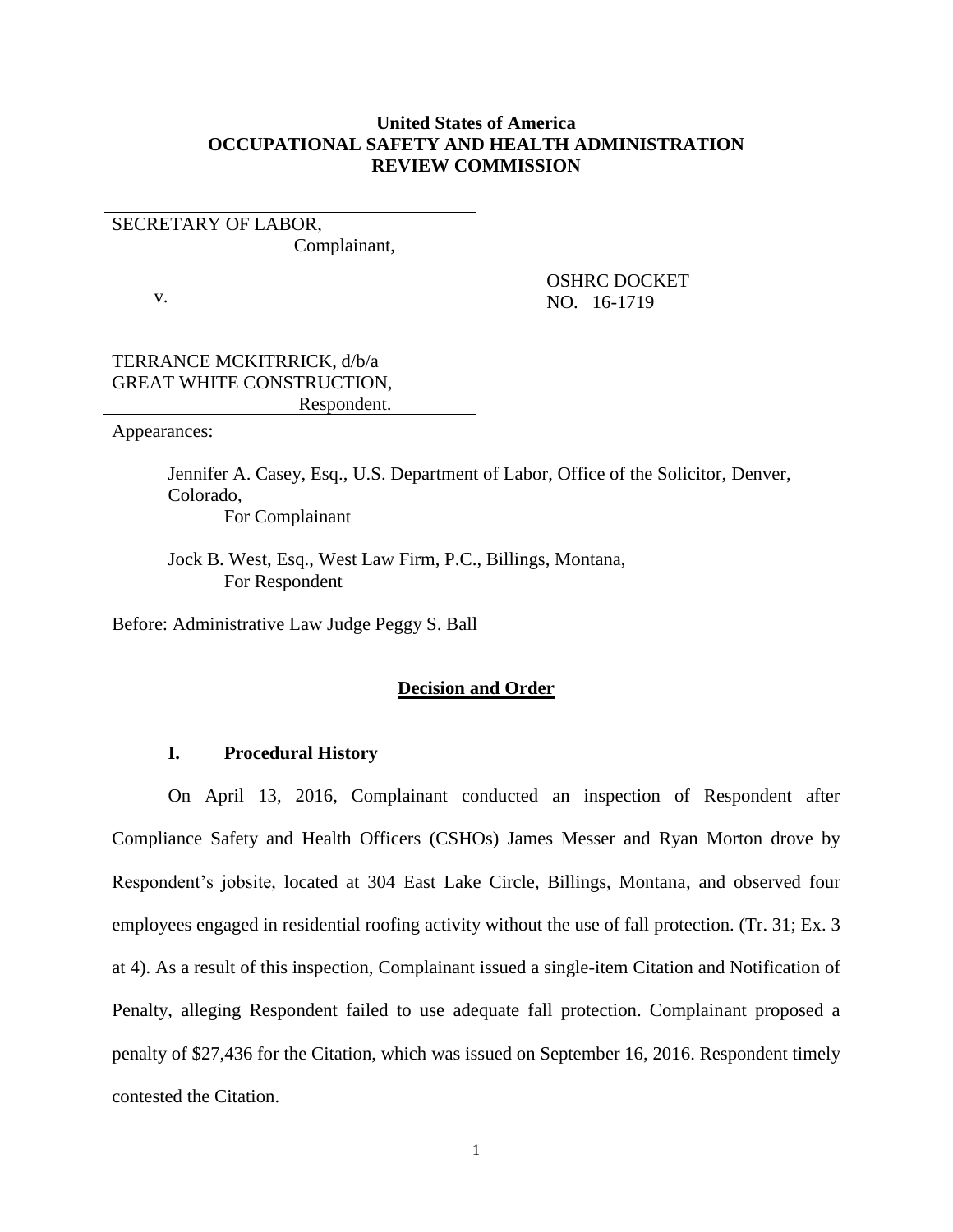Prior to the current Citation, Respondent had been issued four other Citations for violating the same standard, 29 C.F.R.  $\S$  1926.501(b)(13). (Tr. 113). One of the previous Citations was dismissed by Complainant for inadequate service. *Id*. The other three Citations were adjudicated and became final orders of the Occupational Safety and Health Review Commission prior to the April 13, 2016 inspection. (Tr. 113−14).

Trial was held on November 2, 2017, in Billings, Montana, and both parties submitted post-trial briefs in lieu of closing on the record. As discussed below, the Court finds Complainant proved Respondent violated 29 C.F.R. § 1926.501(b)(13), and that the citation was properly characterized as "repeat" and "serious". The Court also finds Respondent failed to meet its burden of proving the elements of its unpreventable employee misconduct affirmative defense. Therefore Citation 1, Item 1 is herein AFFIRMED.

### **II. Jurisdiction**

Respondent agreed that it is an "employer" subject to the Occupational Safety and Health Act of 1970, 29 U.S.C. § 659(c) (the Act), and that the Court has jurisdiction over this matter.<sup>1</sup> Accordingly, the Court has jurisdiction over this proceeding pursuant to § 10(c) of the Act.

## **III. Factual Background**

 $\overline{\phantom{a}}$ 

Complainant conducted an inspection of Respondent's worksite after CSHOs Messer and Morton drove by the worksite and observed four workers engaged in residential roofing activities without using fall protection. (Tr. 33). Upon seeing this, the CSHOs stopped their vehicle and videotaped the scene. *Id*. The CSHOs noticed a work trailer in front of the jobsite, which was labeled "Great White Construction." (Tr. 34). Because CSHO Morton had previously inspected Great White Construction worksites, he called his OSHA Area Director, Arthur Hazen, to inform

<sup>1.</sup> Joint Stipulation Statement at 1. Hereinafter, the Court will cite the parties' joint stipulations as "JS".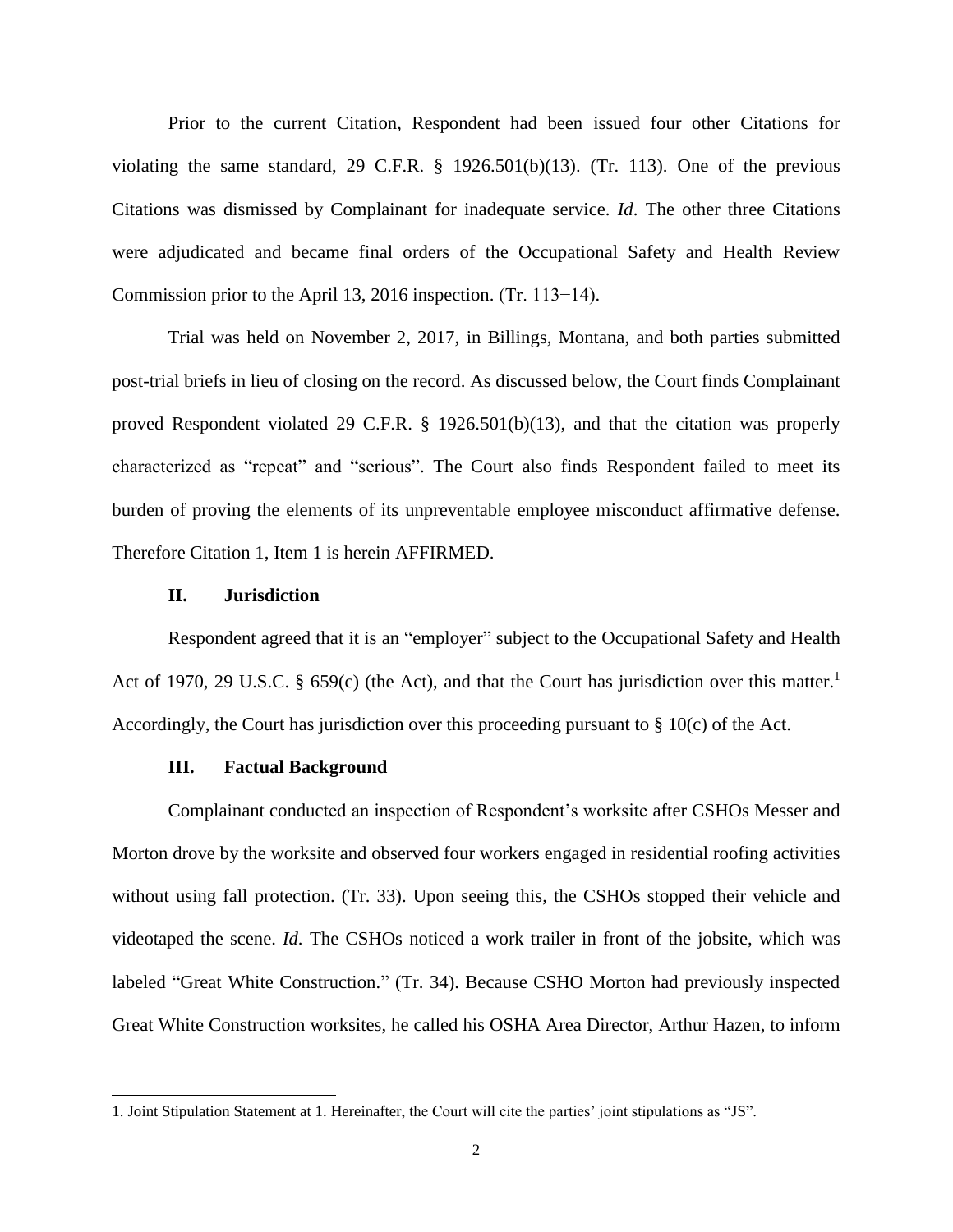him of what they had observed. *Id*. AD Hazen directed the CSHOs to open an inspection. (Tr. 35).

The CSHOs proceeded to the jobsite where they displayed their credentials and asked to speak with the person in charge. *Id.* Drew Stevens, an employee of Respondent, identified himself as the site foreman. *Id.* Mr. Stevens identified the other three employees as Tony Plant, Joshua Joyce, and James Birkett. (Tr. 33−34). Mr. Stevens informed the CSHOs Respondent was under contract to re-roof the residential property, a job which consisted of tearing off the old shingles, drying the roof in with an underlayment, and installing new shingles. (Tr. 44). Respondent had already completed the tear-off and dry-in portion of the project and was installing the new shingles when the CSHOs arrived. *Id*. Mr. Stevens testified he and the other employees had been working on the roof without fall protection for approximately two hours that day. (Tr. 43−44, 51). The CSHOs measured the height of the roof to be eleven feet from the edge to the ground. (Tr. 263; Ex. C-3, at 10). They also classified the roof as "steep" according to a transparent pitch gauge measurement. (Tr. 69).<sup>2</sup>

Terrance McKittrick, the owner of Respondent, had been onsite for 15−30 minutes the morning of the inspection. (Tr. 275). He dropped off the equipment trailer, distributed fall protection equipment, and instructed his employees on the day's activities. (Tr. 182, 275, 277−78). Mr. McKittrick testified he held safety meetings by the equipment trailer every day before starting work, including the morning of the inspection. (Tr. 250, 332, 370, 418, 455). At these meetings, he instructed his crew to work safe and wear fall protection. *Id.* Mr. McKittrick was regularly present at jobsites when employees were working. (Tr. 267−68). If he was not working with them, he routinely stopped by the sites to check on progress and monitor quality of

l

<sup>2.</sup> Complainant claims the pitch of the roof was 8/12 which means the roof has 8 inches of vertical rise for every 12 inches in lateral distance. (Tr. 263). Respondent claims the pitch of the roof was 6/12. (Tr. 270). The standard classifies any roof over a 4/12 pitch as steep. 29 C.F.R. § 1926.500.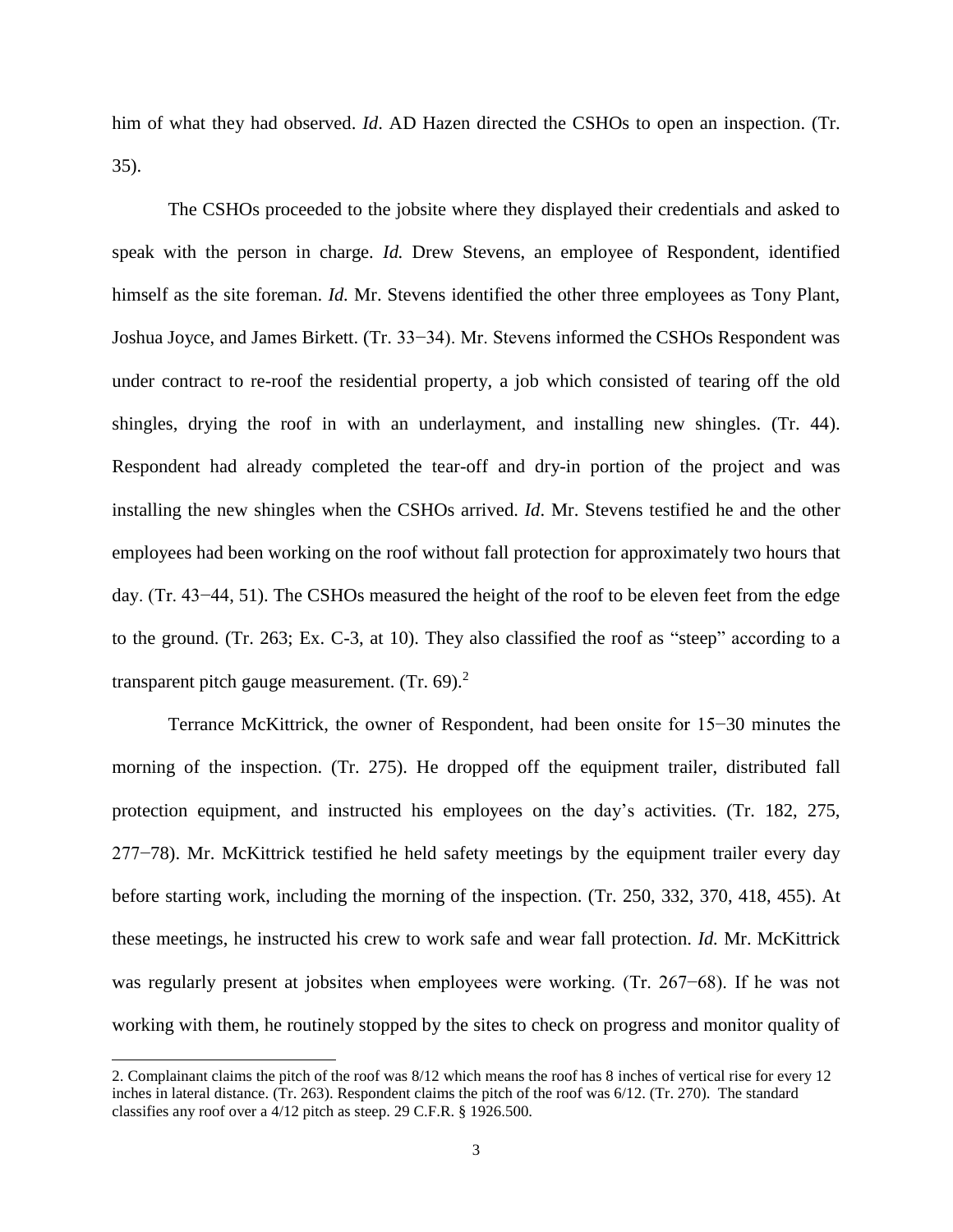work. (Tr. 275). According to Respondent's employees, before Mr. McKittrick left the jobsite on the day of the inspection, he instructed them to wear fall protection. (Tr. 418). He did not inspect fall protection equipment for defects, inspect the roof for properly secured anchor points, or ensure his employees put on fall protection equipment. (Tr. 278−80). However, the evidence shows it was likely that anchor points were secured to the roof. (Tr. 269, 279, 334−35, 358−60; Ex. C-9). Soon after Mr. McKittrick left, Mr. Stevens and the other three employees accessed the roof and began working without fall protection. (Tr. 89, 189−90). Mr. Stevens testified he knew Mr. McKittrick would return at some undefined point in time. (Tr. 343, 442). Mr. Stevens was the only supervisor onsite, and as foreman, he was responsible for overseeing worker safety. (Tr. 350).

Respondent provided training to its employees prior to the April 13, 2016 inspection. Mr. Joyce, Mr. Plant, and Mr. Birkett all observed a twenty-two minute training video which briefly covered the topics of fall protection and ladder safety. (Tr. 475). Mr. Stevens accompanied Mr. McKittrick to a half-day fall protection seminar, which covered various OSHA standards, including fall protection. (Tr. 322). Respondent did not have a written safety and health plan in place, nor did it have any written work rules. (Tr. 242−43). Instead, Mr. McKittrick defined the company's safety program as the jobsite discussions he had with employees. (Tr. 243, 247). McKittrick testified he does not discuss safety with every employee right off the bat. (Tr. 248−50). According to his testimony, his practice is to wait to see if an employee makes it through their first day; and if they do, he will discuss safety on their second day. *Id.* 

Although Respondent did not have a written safety program or written work rules, it did have a written discipline plan, which listed three levels of discipline for non-compliance with work rules, including: (1) first offense equals a verbal warning, (2) second offense equals one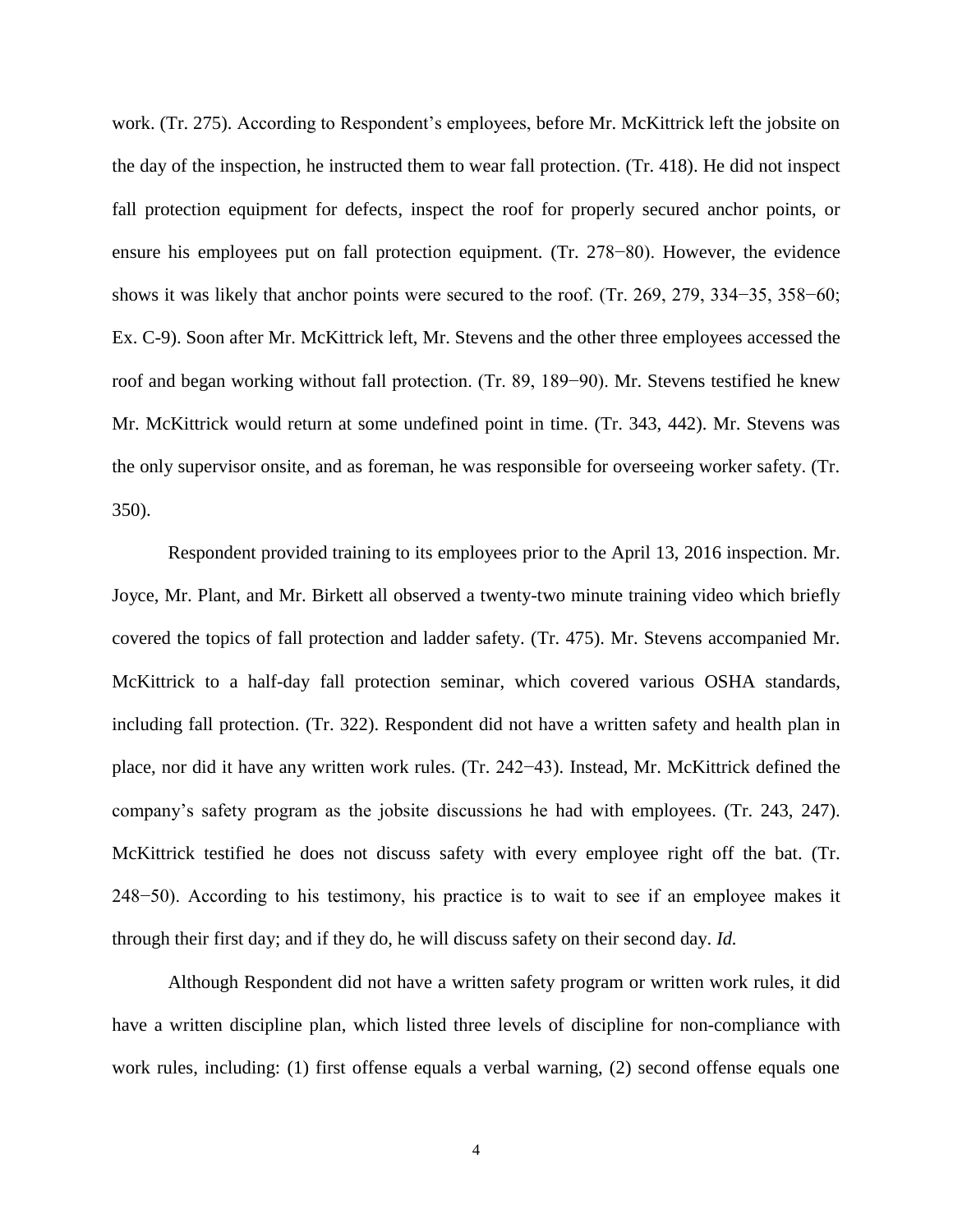day leave from work without pay, and (3) third offense equals termination. (Ex. C-11). The discipline plan was implemented in late 2015. (Tr. 253). Notwithstanding the existence of such a plan, the only time Respondent had ever recorded enforcing it was after this April 13, 2016 inspection, despite having received multiple citations prior to the inspection. (Tr. 252, 344, 349−50; Ex. C-12). Notably, after the April 13, 2016 inspection, Respondent observed Mr. Stevens working again without fall protection, and did not follow through with the next level of discipline from its plan. (Tr. 433). Respondent has never terminated an employee for failing to use fall protection, nor has it ever docked the pay of an employee who failed to use fall protection. (Tr. 252). In fact, Mr. McKittrick told his employees if they did not wear fall protection, they would have to pay the OSHA penalty themselves. (Tr. 181). He has also worked alongside employees, without using fall protection himself, in the past. (Tr. 206; Ex. C-7).

OSHA has a Regional Emphasis Program (REP) in place to provide inspection authority to CSHOs if they observe fall hazards. (Ex. C-4). In the REP, it lists data for fatal falls from 2013. *Id.* In 2013, there were 466 fatal falls where the height of the fall was reported. *Id.* at 5. Of those falls, one in four fatalities occurred at heights less than ten feet. *Id.*

## **IV. Findings and Conclusions**

#### **A. Citation 1, Item 1**

Complainant alleged a serious-repeat violation of the act as follows:

29 C.F.R. 1926.501(b)(13): Each employee(s) engaged in residential construction activities 6 feet (1.8 m) or more above lower levels were not protected by guardrail systems, safety net system.

a) Construction Site: On April 13, 2016 and at time prior, employees were exposed to a fall of approximately eleven feet to the concrete below while installing asphalt shingles on an 8:12 pitch residential roof.

Great White Construction was previously cited for a violation of this occupational safety and health standard or its equivalent standard 29 C.F.R. 1926.501(b)(13),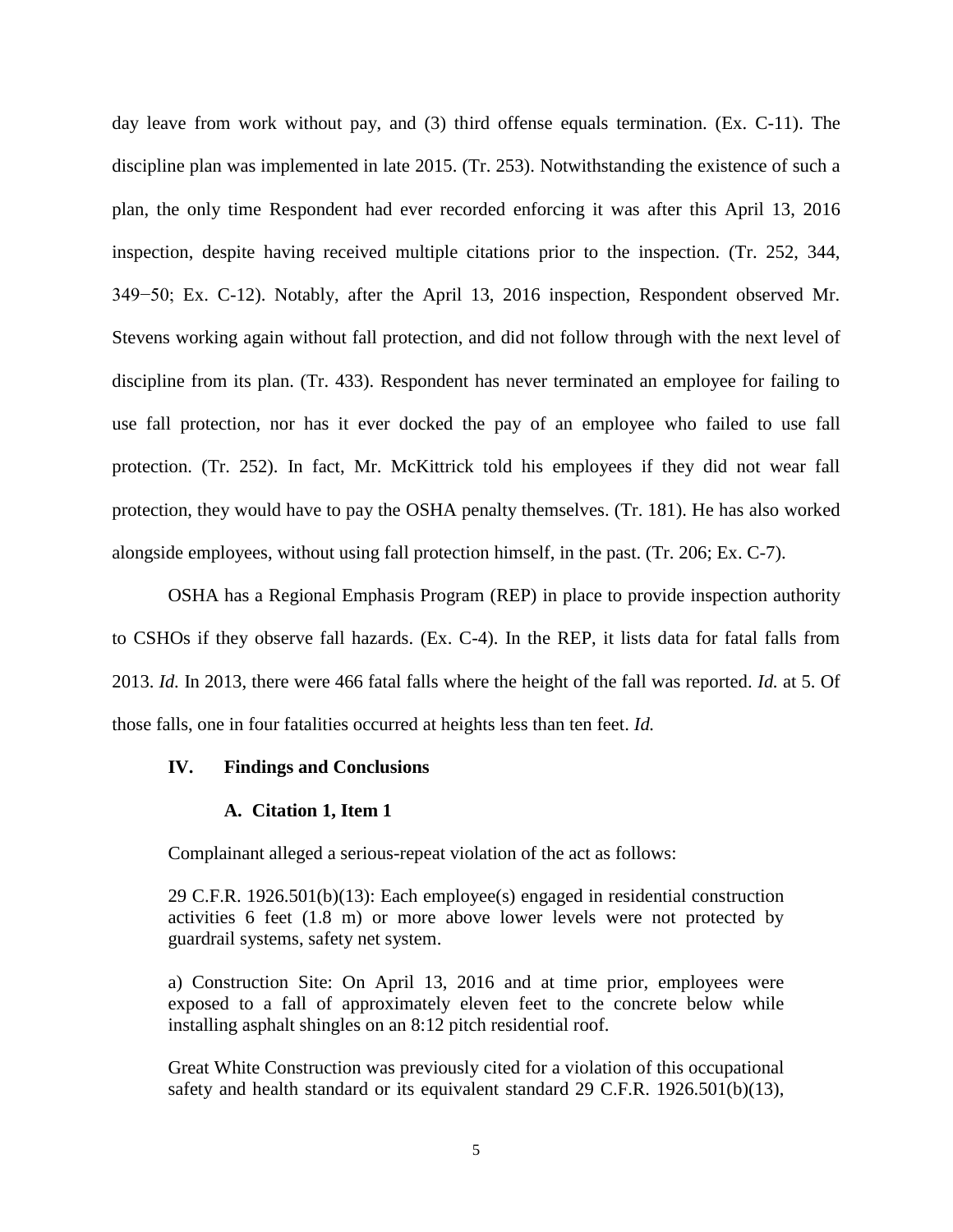which was contained in OSHA inspection number 1063604, citation number 01, item number 001 and was affirmed as a final order on August 12, 2015, with respect to a workplace located at Pa Hollow Trail, Billings, Montana 59106.

Citation and Notification of Penalty at 6.

The cited standard provides:

Residential Construction. Each employee engaged in residential construction activities 6 feet (1.8 m) or more above lower levels shall be protected by guardrail systems, safety net systems, or [a] personal fall arrest system unless another provision in paragraph (b) of this section provides for an alternative fall protection measure….

29 C.F.R. § 1926.501(b)(13).

### **i. Respondent Violated 29 C.F.R. § 1926.501(b)(13)**

To establish a *prima facie* violation of section 5(a)(2) of the Act, Complainant must prove: (1) the standard applies to the cited condition; (2) the terms of the standard were violated; (3) one or more of the employees had access to the cited condition; and (4) the employer knew or, with the exercise of reasonable diligence, could have known of the violative condition. *See Ormet Corp.*, 14 BNA OSHC 2134, 2135 (No. 85-0531, 1991).

## **a. The Standard Applies to the Cited Condition and it was Violated.**

Complainant must prove the standard applies to the cited condition, and that Respondent violated its terms. *See Ormet Corp.* 14 BNA OSHC at 2135. The evidence establishes 29 C.F.R. § 1926.501(b)(13) applies to the cited condition. Respondent was working on the roof of a residential construction site at a height of eleven feet above the ground. (Tr. 263; Ex. C-3, at 10). The cited standard requires fall protection at heights above six feet on residential construction sites. 29 C.F.R. § 1926.501(b)(13). Because Mr. Stevens and Respondent's three other employees were engaged in residential construction activities more than six feet above the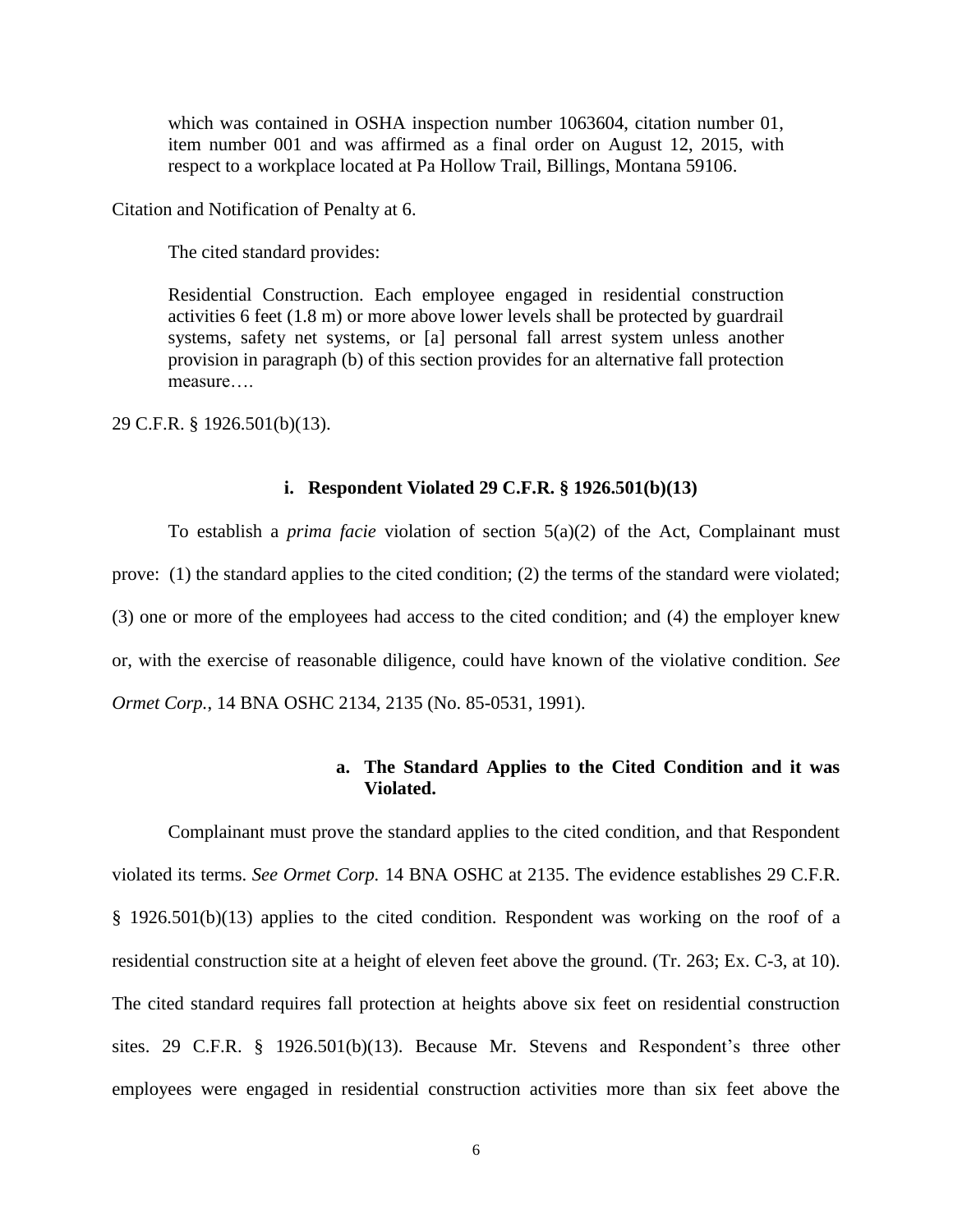ground without proper fall protection, the Court finds the standard applies and was violated. (Tr. 263; Ex. C-3, at 10).

### **b. Employees Had Access to the Cited Condition.**

Complainant must prove there was at least one employee exposed to the cited condition. "Exposure to a violative condition may be established either by showing actual exposure or that access to the hazard was reasonably predictable." *Phoenix Roofing, Inc.,* 17 BNA OSHC 1076, 1078 (No. 90-2148, 1995) ("Reasonable predictability, in turn, may be shown by evidence that employees while in the course of assigned work duties, personal comfort activities and normal means of ingress/egress would have access to the zone of danger."). Respondent admitted its four employees were working at heights above six feet without the use of fall protection, and the evidence presented at trial shows the same. (Tr. 51; Ex. C-1, JS at 2−3). Thus, there is no question Respondent's four employees were exposed to a fall hazard. Additionally, Respondent stipulated the exposed individuals were employees at the time of the inspection. (JS at 2). As such, the Court finds four of Respondent's employees were exposed to the cited condition.

## **c. Respondent Knew or with Reasonable Diligence Could Have Known of the Existence of the Violative Condition.**

Complainant must prove the employer knew, or with the exercise of reasonable diligence could have known of the existence of the violative condition. *See Seibel Modern Manufacturing & Welding Corp.*, 15 BNA OSHC 1218, 1221 (No. 88-821, 1991). "Employer knowledge is established by a showing of employer awareness of the physical conditions constituting the violation. It need not be shown that the employer understood or acknowledged that the physical conditions were actually hazardous." *L&B Products Corp.*, 18 BNA OSHC 1322, 1324 (No. 95- 1722, 1998). Knowledge can be established by showing Respondent had either actual or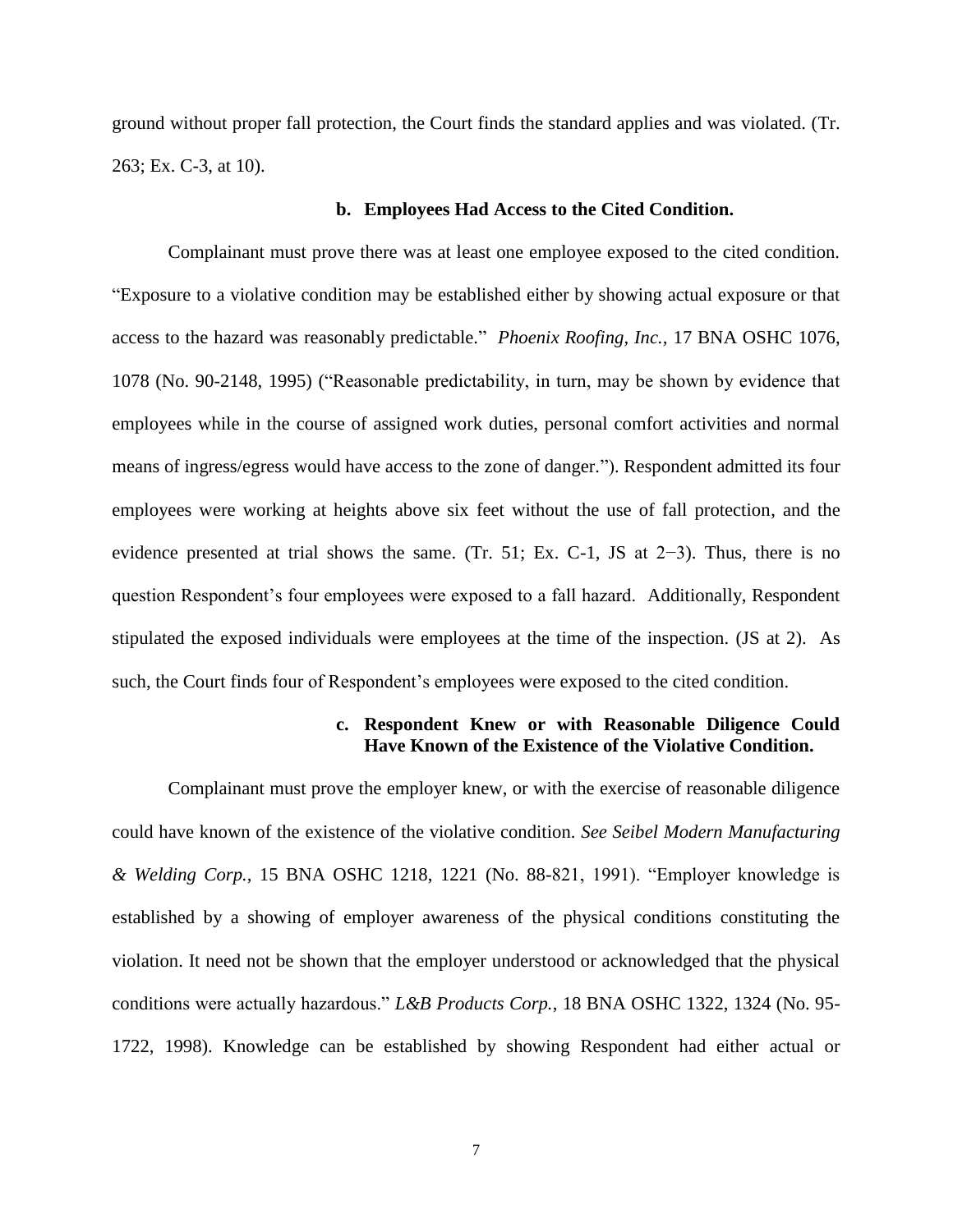constructive knowledge of the existence of the violative condition. *See E. Smalis Painting Co.*, 22 BNA OSHC 1553, 1562 (No. 94-1979, 2009).

Respondent was cited on four other occasions for violating the same standard. (Tr. 113). After those Citations, Respondent took minimal steps to ensure its employees were adequately protected. Respondent provided brief training in late 2015 and implemented a disciplinary plan, which it only started to enforce after the present inspection. (Tr. 246, 256). Respondent's foreman was caught without fall protection multiple times after the previous four OSHA inspections, and he was among the employees working without fall protection at the April 13, 2016 inspection. (Tr. 43−44, 51, 349).

Respondent's first Citation was in 2013. (Ex. C-7). As a condition of settlement in that matter, Respondent was required to consult a safety and health consultant and develop a safety and health management plan. *Id*. Respondent failed to follow those steps. (Tr. 242). Respondent's onsite supervisor testified it was his customary practice not to wear fall protection on roofs with a pitch less than 8-12, and that he left it up to the employees to make individual choices about whether they were comfortable without fall protection. (Tr. 342, 343) Mr. McKittrick's practice was to stop by the worksites intermittently, and to verbally chastise employees not wearing fall protection but take no further action. (Tr. 243, 432, 442). Respondent has received four Citations for violating the same standard prior to the instant case, but has not adequately addressed the hazard. The Court finds Respondent had actual knowledge of the existence of the violative condition.

Alternatively, constructive knowledge may be established by showing Respondent could have known of the existence of the violative condition by exercising reasonable diligence. *See Pride Oil Well Service*, 15 BNA OSHC 1809, 1814 (No. 86-692, 1992). "In exercising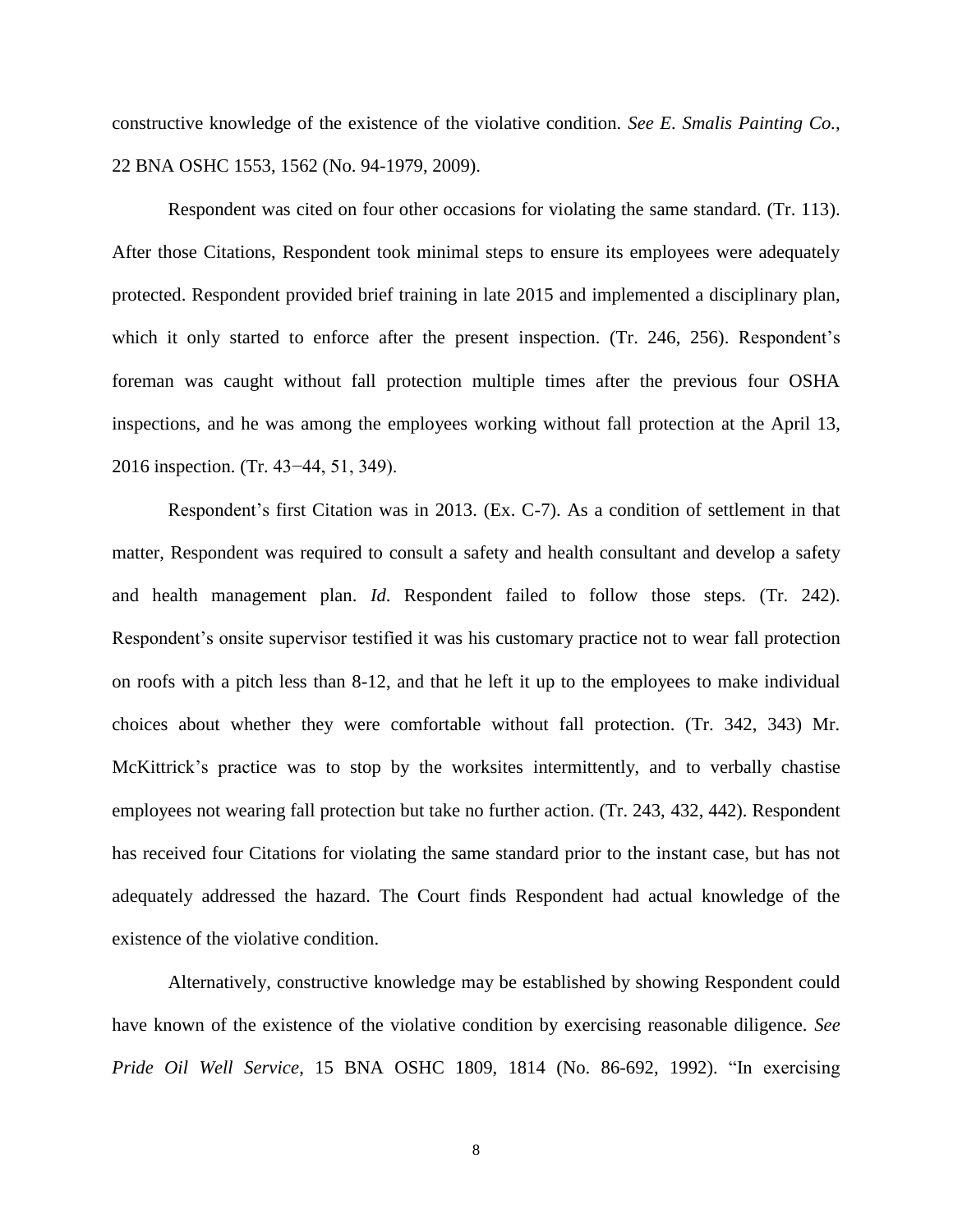reasonable diligence an employer is required to inspect and perform tests to discover safetyrelated defects in material and equipment." *Union Boiler Co.*, 11 BNA OSHC 1241, 1245 (No. 79-232, 1983) (citing *Prestressed Systems Inc.*, BNA OSHC 1864 (No. 16147, 1981)).

Here, McKittrick, as owner of Respondent, could have discovered his employees were not using fall protection by performing an inspection of the jobsite. He had been at the site the morning of the inspection, but he did not inspect the equipment, make sure employees were roped up before he left, nor did he inspect the roof to ensure anchors were properly installed. (Tr. 279). He testified to knowing the anchors were installed by his foreman, but he acknowledged different employees handle anchors differently between the various stages of roof construction. *Id.* Mr. McKittrick admitted he could not be certain of how they were installed at the time of the inspection. *Id.* If he performed an inspection of the jobsite during roof installation, he would have found his employees working without fall protection. (Tr. 279). Because Respondent failed to perform any inspections of the jobsite, the Court finds it failed to exercise reasonable diligence to discover the violative condition. As such, Respondent had constructive knowledge of the existence of the violative condition.

In addition to the foregoing, knowledge may also be established by imputing the actual or constructive knowledge of a supervisor. *See Dover Elevator Co.*, 16 BNA OSHC 1281, 1286 (No. 91-862, 1993) (finding the actual or constructive knowledge of a Respondent's supervisory employee can be imputed to the employer).<sup>3</sup> A supervisory employee, for the purpose of imputing knowledge, is, "[a]n employee who has been delegated authority over other employees,

l

<sup>3.</sup> The instant case is in the appealable jurisdiction of the Ninth Circuit. Both Commission and Ninth Circuit case law say a supervisor's knowledge of his own misconduct may still be imputed to the employer. *See Empire Roofing Co.*, 25 BNA OSHC 2221, 2224 (No. 13-1034, 2016); *Deep South Crane and Rigging Co.*, 23 BNA OSHC 2099, 2102 (No. 09-0240, 2012). Ninth Circuit case law differs on this topic than other circuits, which have held that if the supervisor's misconduct creates the condition, the supervisor's knowledge of the condition cannot be imputed to the employer unless it is foreseeable to the employer that the supervisor would act in such a way. *See ComTran Group, Inc. v. U.S. Dept. of Labor*, 722 F.3d 1304, 1315–16 (11th Cir. 2013).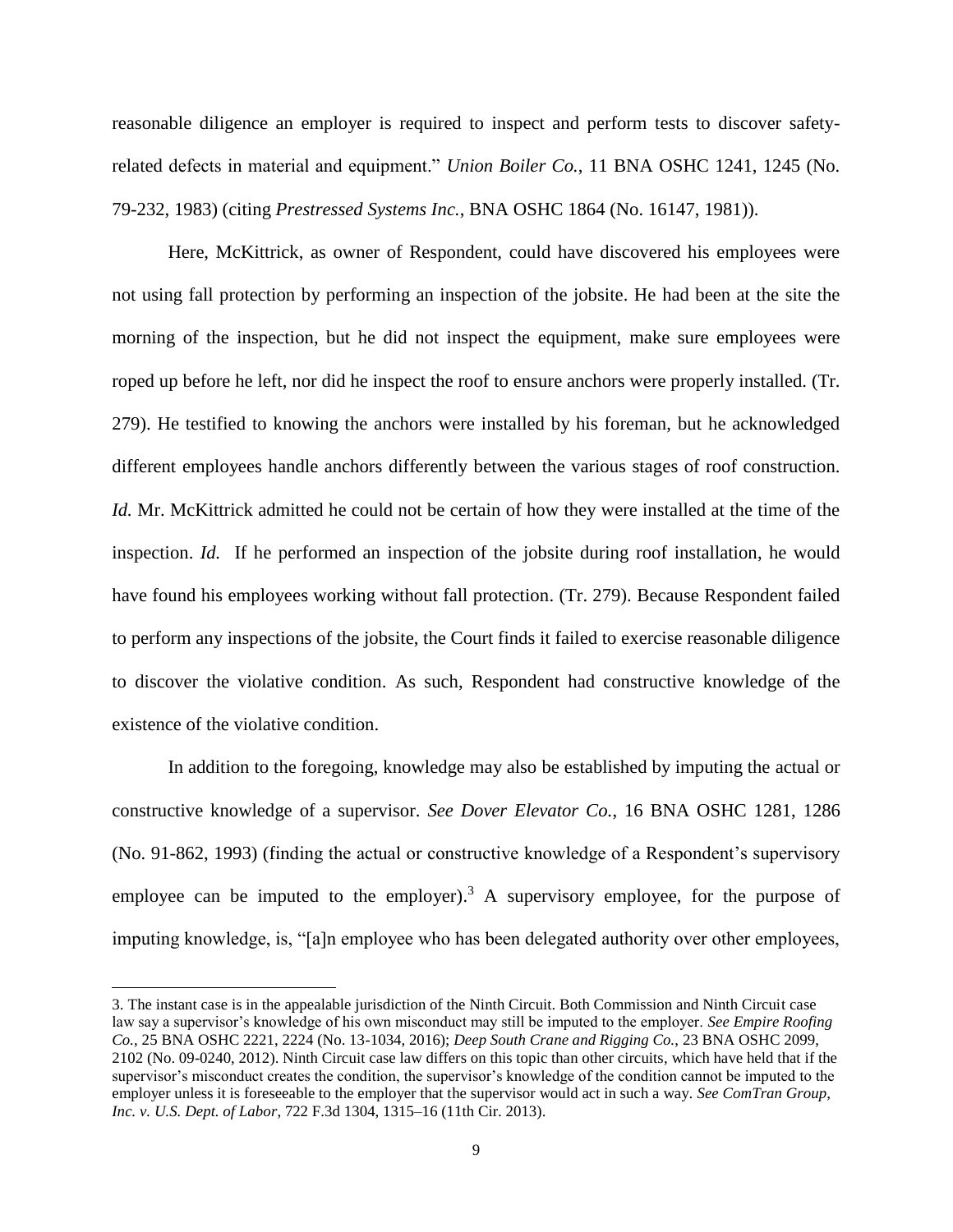even if temporarily…." *Id.* (citing *Tampa Shipyards, Inc.*, 15 BNA OSHC 2004, 2007 (No. 85- 369, 1991)).

Mr. Stevens identified himself to the CSHOs as the foreman in charge and Respondent stipulated as such. (Tr. 35; JS at 2). Therefore, he is properly classified as a supervisory employee for the purpose of imputing knowledge. Because Mr. Stevens was working on the roof while unprotected by any form of fall protection, and because he was working alongside the other employees who failed to use fall protection, he had actual knowledge of the condition. (JS at 2−3). Therefore, Mr. Stevens' actual knowledge of the violative condition is imputable to Respondent.

Based on the foregoing evidence, the Court finds Respondent either had actual or constructive knowledge of the existence of the violative condition. Alternatively, the Court finds Mr. Stevens' knowledge of the violative condition is imputable to Respondent.

#### **ii. The Violation was Serious**

A violation is classified as serious under the Act if "there is substantial probability that death or serious physical harm could result." 29 U.S.C. § 666(k). Commission precedent requires a finding that "a serious injury is the likely result if an accident does occur" as a condition precedent in affirming a serious violation. *Mosser Constr., Inc.*, 23 BNA OSHC 1044, 1046 (No. 08-0631, 2010) (citation omitted); see *Omaha Paper Stock Co.*, 304 F.3d 779, 784 (8th Cir. 2002). Complainant does not need to show there was a substantial probability an accident would occur, it need only show if an accident did occur, serious physical harm could result*. See id.* Likewise, Complainant need only show that *if* a fall occurred, serious physical injury or death *could* occur, not that it *would* occur. *See id* at 1046.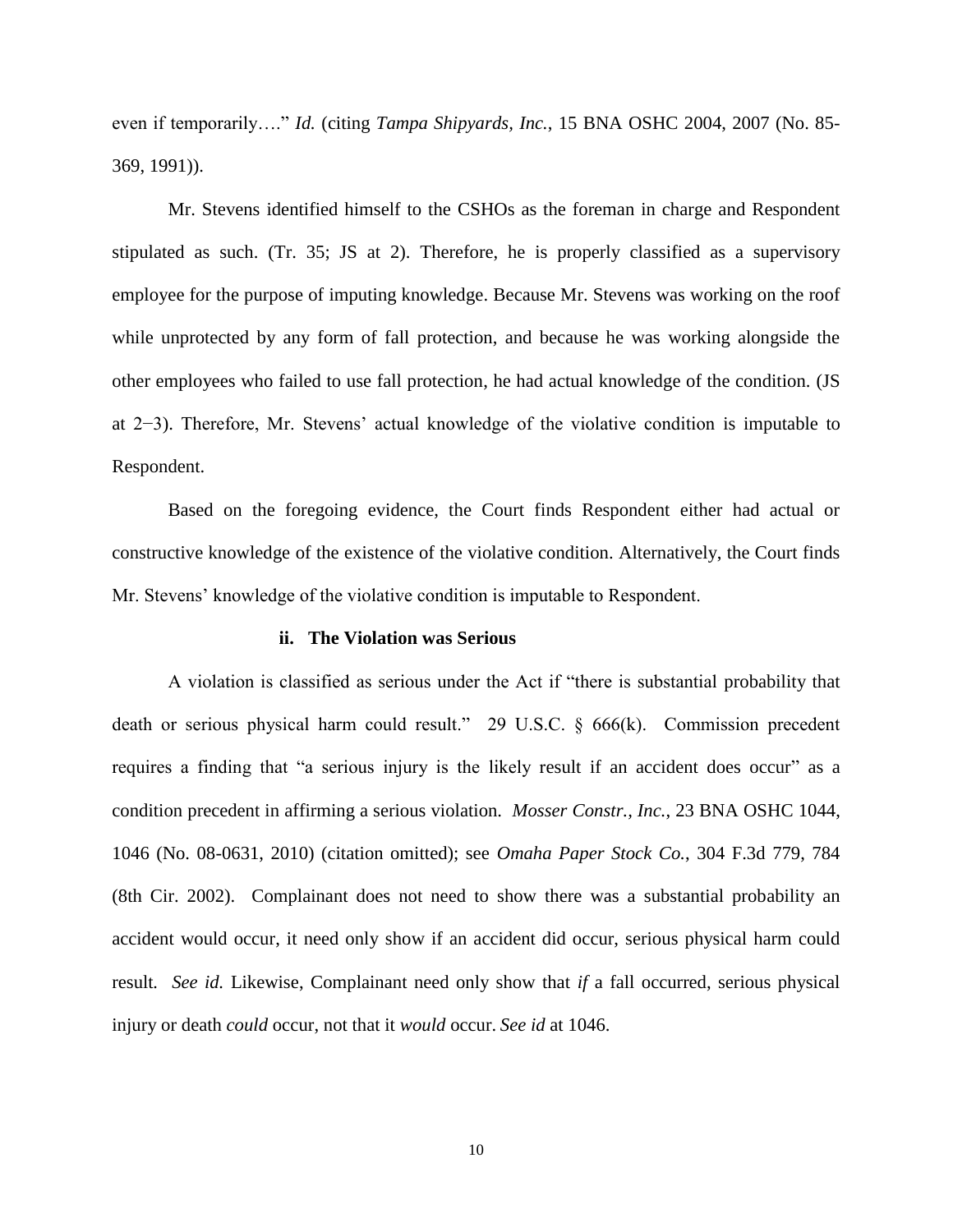Here, Respondent's employees were working on a steep roof at a height of eleven feet without the use of fall protection. (Tr. 263; Ex. C-3, at 10). If any employee were to fall, he would have fallen eleven feet, which would likely lead to serious injury or death. *See The Austin Company, Inc.*, 2 BNA OSHC 1036, 1041 (No. 899, 1974) (holding although there was testimony showing isolated instances where a twenty foot fall did not cause serious injury, a fall from twelve feet is, "quite likely to result in serious physical injury"); *see also Welltech, Inc.*, 12 BNA OSHC 1333, 1339 (No. 84-0919, 1985) (holding a fall from twelve feet is likely to cause injury or death). In addition to the extensive Commission case law classifying falls of this height as serious, Mr. Stevens also acknowledged a fall from eleven feet could cause an injury ranging from a "bruised tailbone to death." (Tr. 354). The Court finds the violation is properly classified as serious.

#### **iii. The Violation was Repeated**

For a violation to be classified as a repeat violation, Complainant must prove that, at the time Respondent was given the present Citation, there was a Commission final order against the "same employer for a substantially similar violation." *Murton Roofing, Inc.*, 23 BNA OSHC 1343, 1344 (No. 1924, 2010). Similarity of the violation may be established by showing the prior and present violations were failures to comply with the same standard. *Id.* (citing *Potlatch Corp.*, 7 BNA OSHC 1061 (No. 16183, 1979)). In other words, a violation is classified as repeat if the "same employer was cited at least once before and a final order was issued for a substantially similar violation." *Murton Roofing*, BNA OSHC 1343 at 1344.

Here, Respondent had been issued four previous Citations for violating 29 C.F.R. §1926.501(b)(13). (Tr. 113). Three of those Citations became final orders of the Commission prior to the present Citation. (Tr. 113−14). Respondent failed to provide any evidence to rebut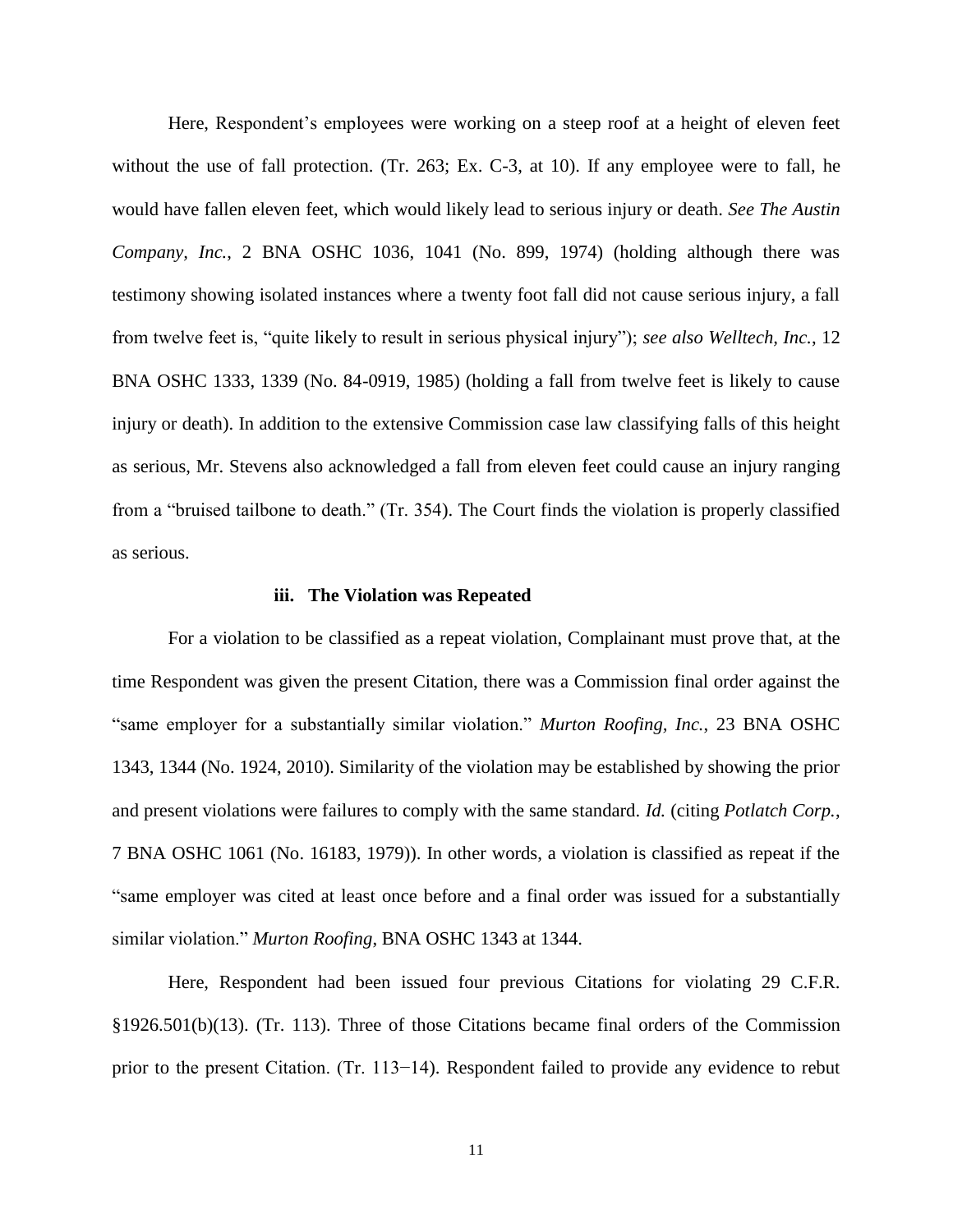the allegation of substantial similarity between the previous and current citations, or to distinguish them in any significant way. Therefore, the violation is properly classified as repeat.

### **iv. Unpreventable Employee Misconduct Defense**

To establish the affirmative defense of unpreventable employee misconduct, Respondent is required to prove: (1) it has established work rules designed to prevent the violation; (2) it has adequately communicated those rules to its employees; (3) it has taken steps to discover violations of its work rules; and (4) it has effectively enforced its work rules when violations have been discovered in the past. *Burford's Tree, Inc.*, 22 BNA OSHC 1948, 1951 (No. 07-1899, 2010).

#### **a. Respondent Had an Established Work Rule**

A work rule is a rule which: (1) is adequate in providing supervisory personnel a standard of how employees should act; and (2) would prevent the type of accident it is designed to prevent. *See Abbott Contractors, Inc.*, 16 BNA OSHC 1251, 1256 (No. 91-3177, 1993) (finding respondent's unpreventable employee misconduct defense fails because its rules are so outdated and vague as to provide no guidance to supervisors); *see also Westar Energy*, 20 BNA OSHC 1736, 1743 (No. 03-0752, 2004) (holding respondent's work rules were adequate because both parties stipulated if the employees complied with them, the accident would not have occurred). In other words, to be sufficient a a work rule must provide adequate guidance on how to follow OSHA standards. *See id.* Here, an accident did not occur. However, if an accident had occurred, using some form of fall protection as provided in 29 C.F.R. §1926.501(b)(13) would likely have prevented serious injury. Even though Respondent's work rule regarding the use of fall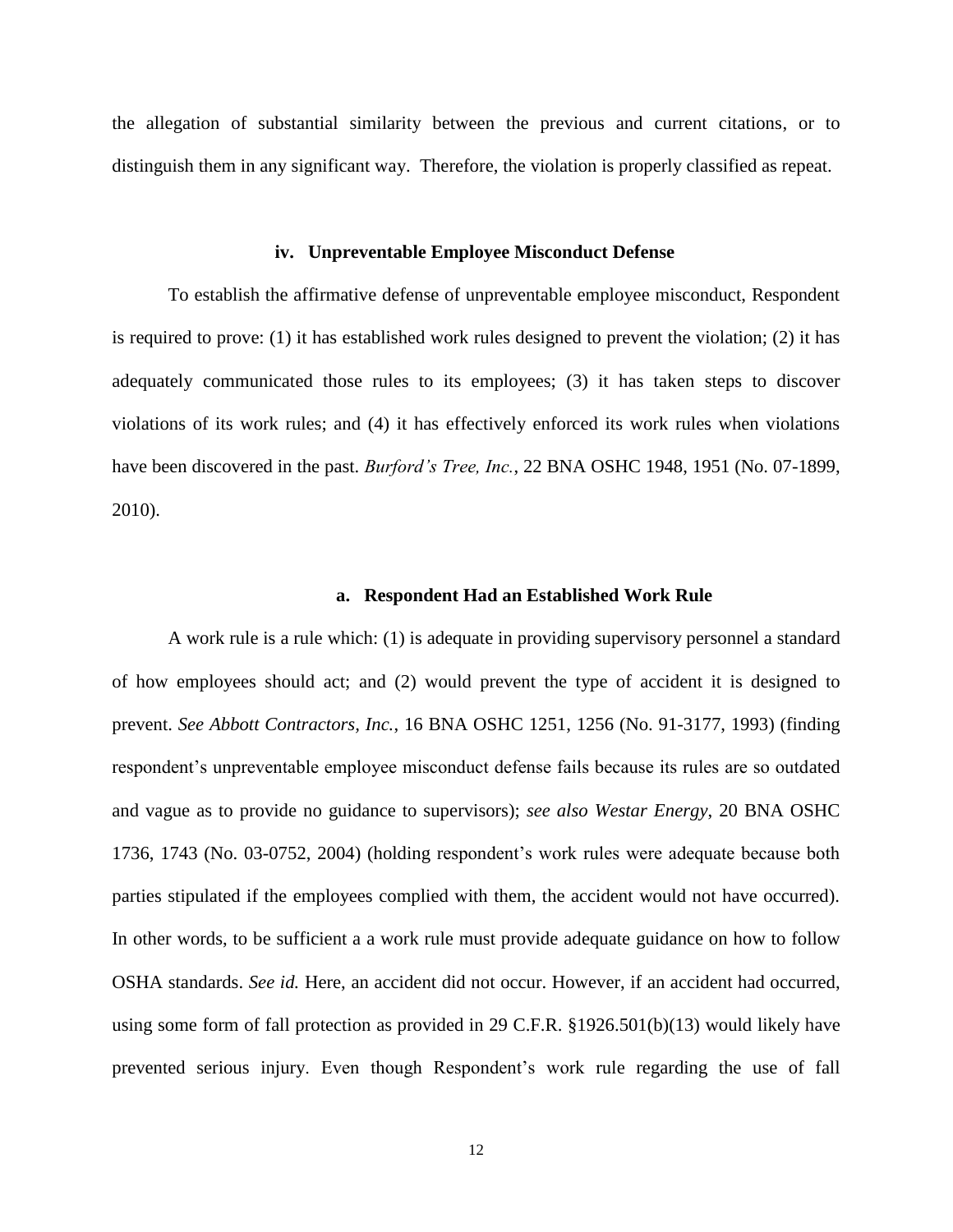protection was not recorded in writing, Mr. Stevens, Mr. Joyce, and Mr. McKittrick all testified the work rule existed (Tr. 246, 256, 417−19). Respondent's work rule clearly indicated employees were to use fall protection while working on any roof. Therefore, the rule provided adequate guidance of how employees were supposed to act, and if the rule were followed, it would have prevented injury had an accident occurred. The Court finds Respondent had an established work rule.

## **b. Respondent Did Not Adequately Communicate its Work Rule**

Adequate communication is established when employees are trained to recognize the situations in which they should follow the rule; and more importantly, how to comply with the rule. *See S & E Contractors, Inc.*, 14 BNA OSHC 2150, 2153 (No. 89-3317, 1991) (finding Respondent's work rule regarding fall protection was not effectively communicated because the supervisor was working without fall protection, and the other three employees did not object to him doing so); *see also Betty Brothers*, 9 BNA OSHC 1379, 1384 (No. 76-4271, 1981) (holding Respondent "must do more than issue safety instructions or hold safety meetings" in order to adequately communicate its work rules).

Respondent provided training to its employees by showing them a twenty-two minute training video at some point after their first day of work. (Tr. 475). It trained its supervisor, Mr. Stevens, by having him attend a half-day training seminar, which covered various OSHA regulations. (Tr. 322). Additionally, Mr. McKittrick, as owner of Respondent, held daily safety meetings before the commencement of work where he highlighted the requirement that employees wear fall protection. (Tr. 250, 332, 370, 418, 455). However, the evidence shows there were several instances where the same employees were caught without fall protection, prior to and following the April 13, 2016 inspection. (Tr. 344, 349−50, 433). On the day of the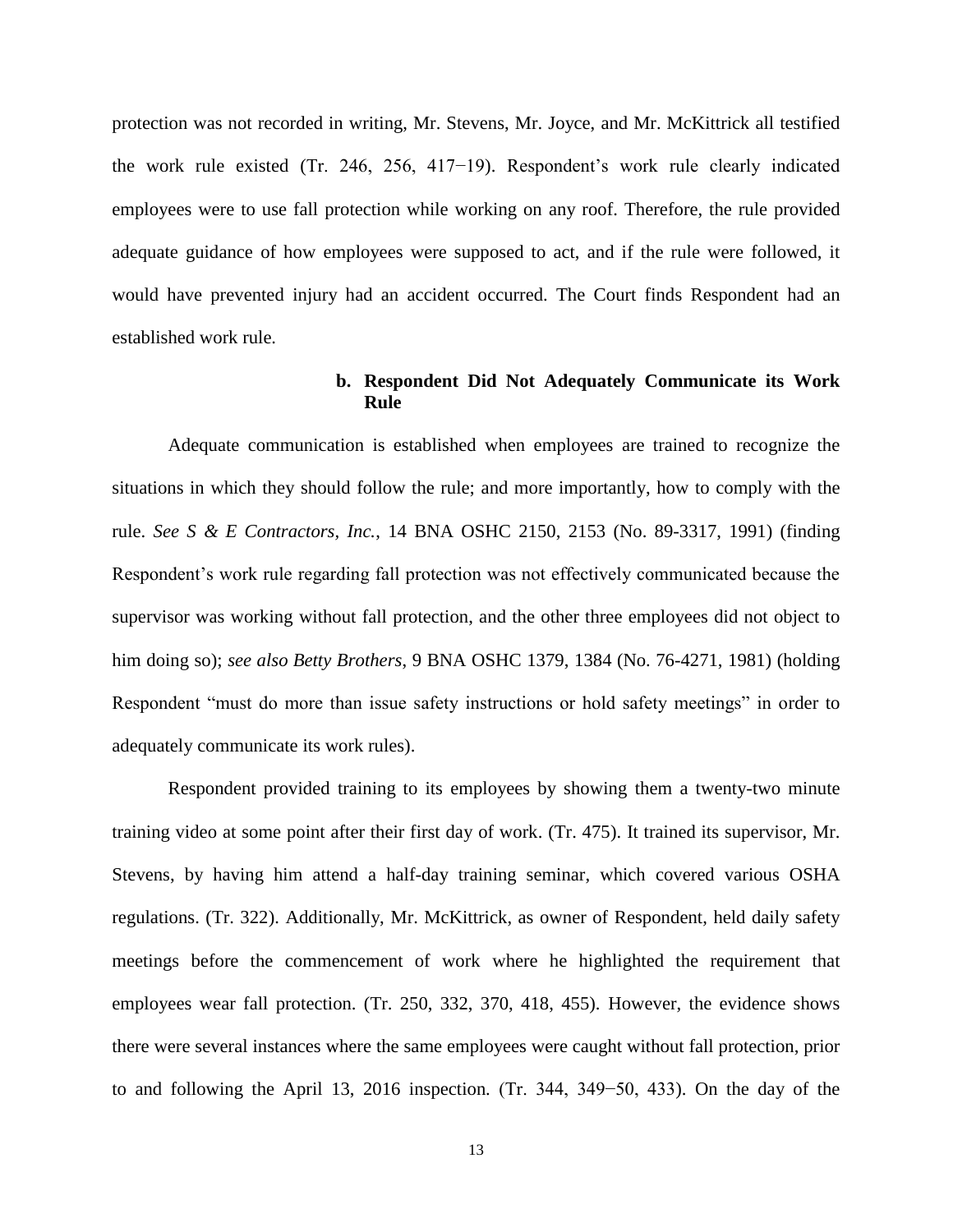inspection, all four of Respondent's employees were working without fall protection, and none of them objected. (JS at 3). Additionally, Mr. Stevens knew Mr. McKittrick would customarily return to the jobsite at unpredictable points in time. (Tr. 343, 442). However, the fact that four employees were working on the roof in violation of Respondent's work rule, knowing the company's owner would be returning at any moment, shows the importance of following the work rule had not been clearly communicated or adequately enforced. (Tr. 343).

## **c. Respondent Took Steps to Discover Violations**

In order to establish the defense of unpreventable employee misconduct, Respondent must show it has taken steps to discover violations of the rule in the past. "Although an employer is not required to provide constant surveillance, it is expected to take reasonable steps to monitor for unsafe conditions." *Westar Energy*, 20 BNA OSHC at 1744 (quoting *Ragnar Benson, Inc.*, 18 BNA OSHC 1937, 1940 (No. 97-1676, 1999). Reasonable steps analysis includes: (1) the amount of job-training received by supervisors; (2) employee competency and experience; (3) safety records; (4) practicality of supervision; and (5) the degree of dangerous and hazardous work. *New York State Electric & Gas Corp.*, 1993 WL 330019 (No. 91-2897), *aff'd in part*, 19 BNA OSHC 1227 (No. 91-2897, 2000).

Mr. McKittrick was intermittently present at jobsites when employees were working. (Tr. 267−68). If he was not working with them, he routinely stopped by the sites to check on progress and monitor quality of work. (Tr. 275). When he was present at various sites, he frequently discovered employees working without fall protection. (Tr. 252, 344, 349−50). The Court finds Respondent has taken reasonable steps to discover violations of its rule.

## **d. Respondent Did Not Effectively Enforce its Work Rule When Violations Were Discovered**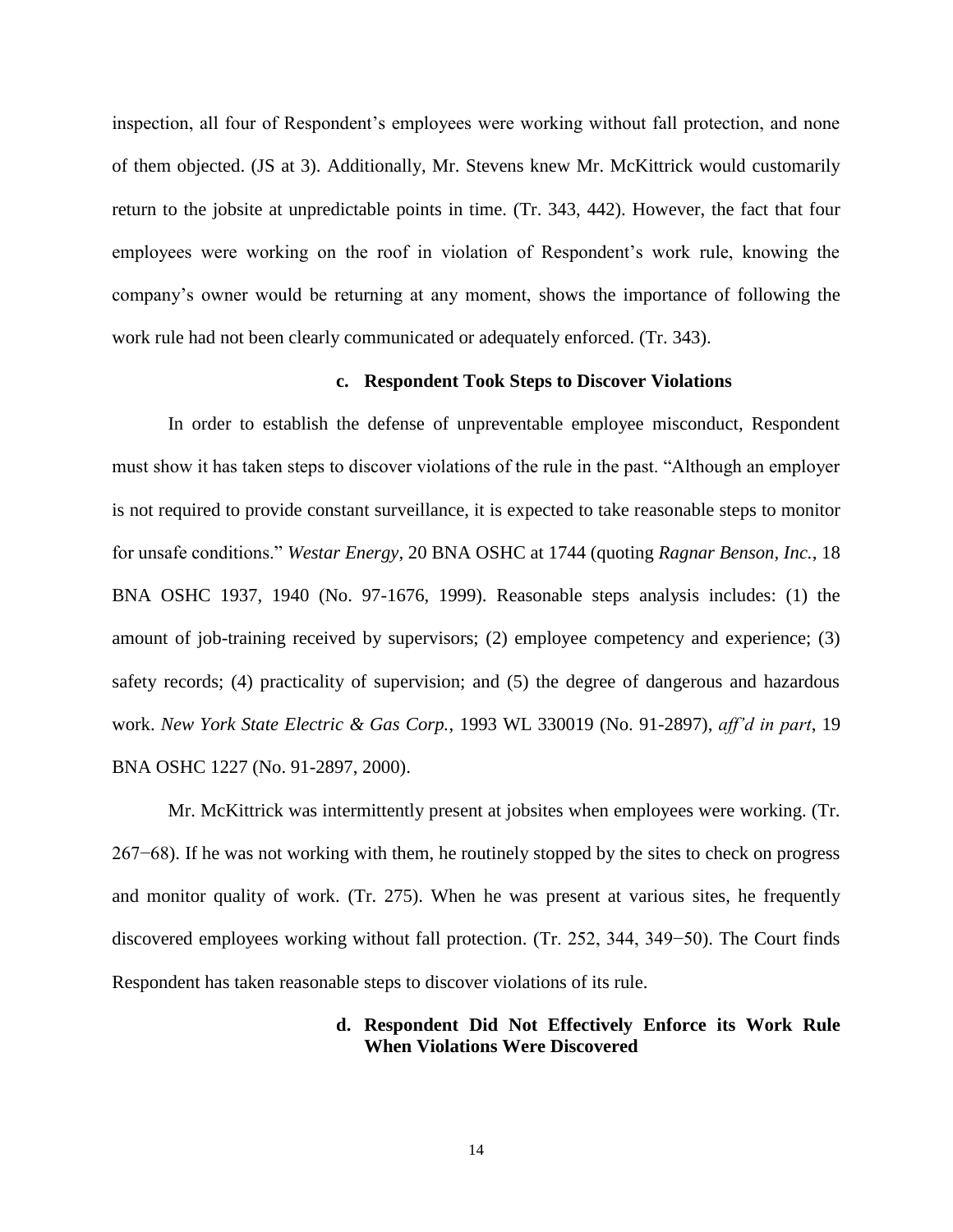Respondent must show it has effectively enforced its rule when it has discovered violations prior to the instant citation. *See Frank Lill & Son, Inc.*, 362 F.3d 840, 845, 20 BNA OSHC 1673 (D.C. Cir. 2004). If Respondent has discovered violations but not effectively disciplined the employee(s) involved, it cannot come back in response to subsequent violations and claim the misconduct was unpreventable. *See id.*; *see also Abbott Contractors, Inc.*, 16 BNA OSHC 1251, 1256 (No. 91-3177, 1993) (finding Respondent did not adequately enforce its work rules, because although it relied on management to "disseminate and enforce rules during tool box meetings and on the job, it is clear that supervisory personnel did not take those rules seriously"). Perfunctory but unenforced rules are not adequate.

Here, Respondent discovered several violations both before and after the April 13, 2016 inspection. (Tr. 252, 344, 349−50, 433). The only documented evidence showing Respondent disciplined non-compliant employees came as a result of this inspection. (Tr. 344−45; Ex. C-12). Despite having three clear levels of discipline in its discipline plan, those levels were not followed when violations were discovered. (Ex. C-11); *see Westar Energy*, 20 BNA OSHC at 1746 (holding "an employer must have evidence of having actually administered the discipline outlined in its policy and procedures," and the discipline administered must be consistent with the policy). Though Respondent had suspended an employee for tardiness, it had never suspended or terminated an employee for failing to use fall protection, despite its four previous fall protection Citations. (Tr. 348−49). This is true even for Mr. Stevens, who testified McKittrick had caught him without fall protection six to twelve times. (Tr. 349). Yet he still was the supervisor in charge of safety at the site when the inspection was conducted. The Court finds Respondent has not effectively enforced its work rule. Therefore, Respondent's unpreventable employee misconduct defense must fail.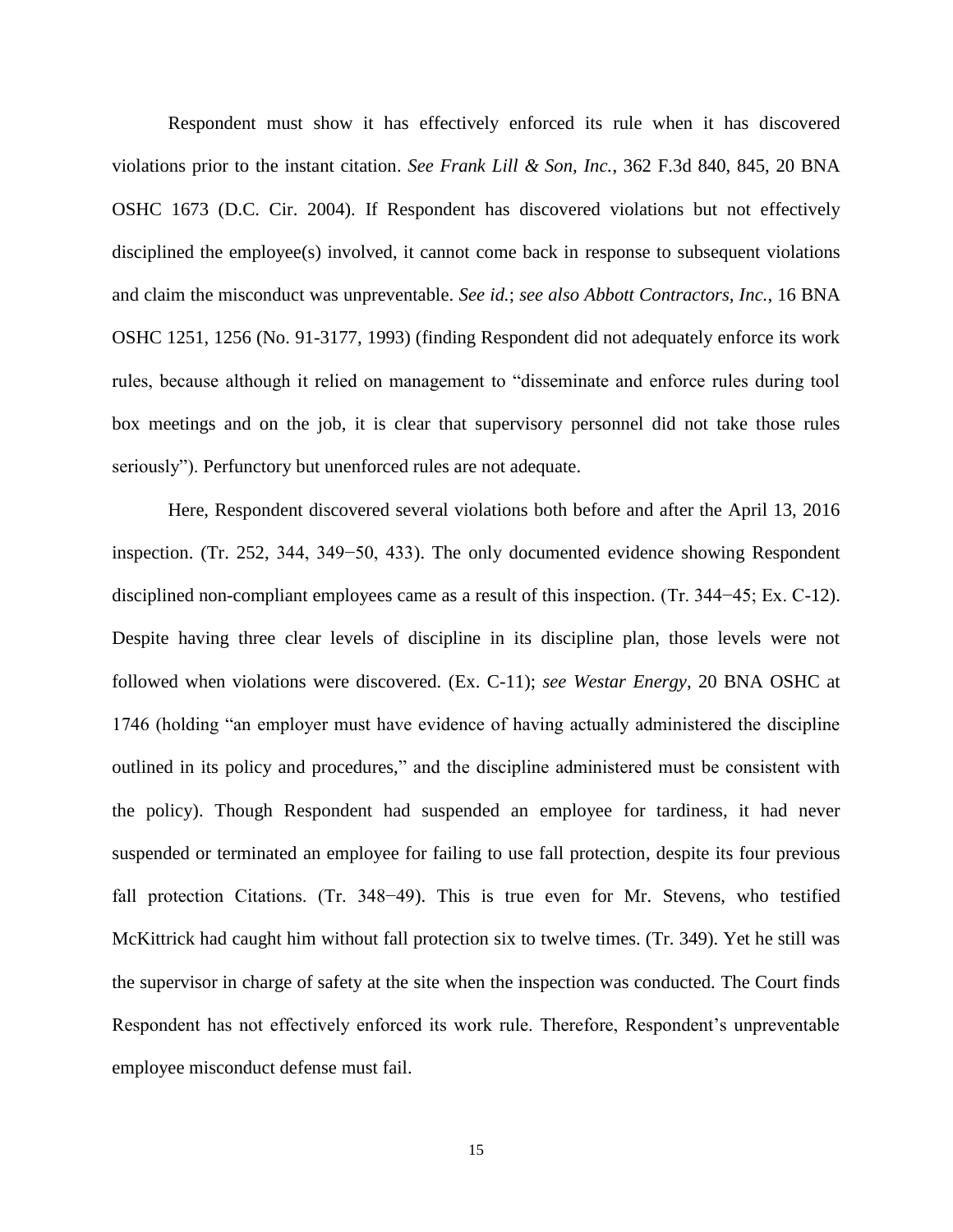### **v. Conclusion**

Based on the foregoing, the Court finds Respondent violated 29 C.F.R. § 1926.501(b)(13), and the violation was serious and repeated. Additionally, the Court finds Respondent failed to meet its burden in proving the defense of unpreventable employee misconduct. Accordingly, Citation 1, Item 1 is AFFIRMED.

## **V. Penalty**

In determining the appropriate penalty for affirmed violations, the Act requires the Commission to give due consideration to four criteria: (1) the size of the employer's business; (2) the gravity of the violation; (3) the good faith of the employer; and (4) the employer's prior history of violations. 29 U.S.C.A. § 666(j). Gravity is the primary consideration and is determined by the number of employees exposed, the duration of the exposure, the precautions taken against injury, and the likelihood of an actual injury. *J.A. Jones Constr. Co.*, 15 BNA OSHC 2201, 2214 (No. 87-2059, 1993). It is well established that the Commission and its judges conduct de novo penalty determinations and have full discretion to assess penalties based on the facts of each case and the applicable statutory criteria. *E.g.*, *Allied Structural Steel Co.*, 2 BNA OSHC 1457, 1458 (No. 1681, 1975); *Valdak Corp*., 17 BNA OSHC 1135, 1138 (No. 93- 0239, 1995), *aff'd*, 73 F.3d 1466 (8th Cir. 1995).

OSHA issued Respondent a base penalty of \$12,471. (Ex. C-2 at 2). Complainant multiplied the penalty by a factor of five because of Respondent's previous violations. Respondent was given an additional 10% increase in penalty because of its repeat history, but was granted a 60% overall reduction because of its small size. *Id.* The resulting penalty proposed by Complainant is \$27,436.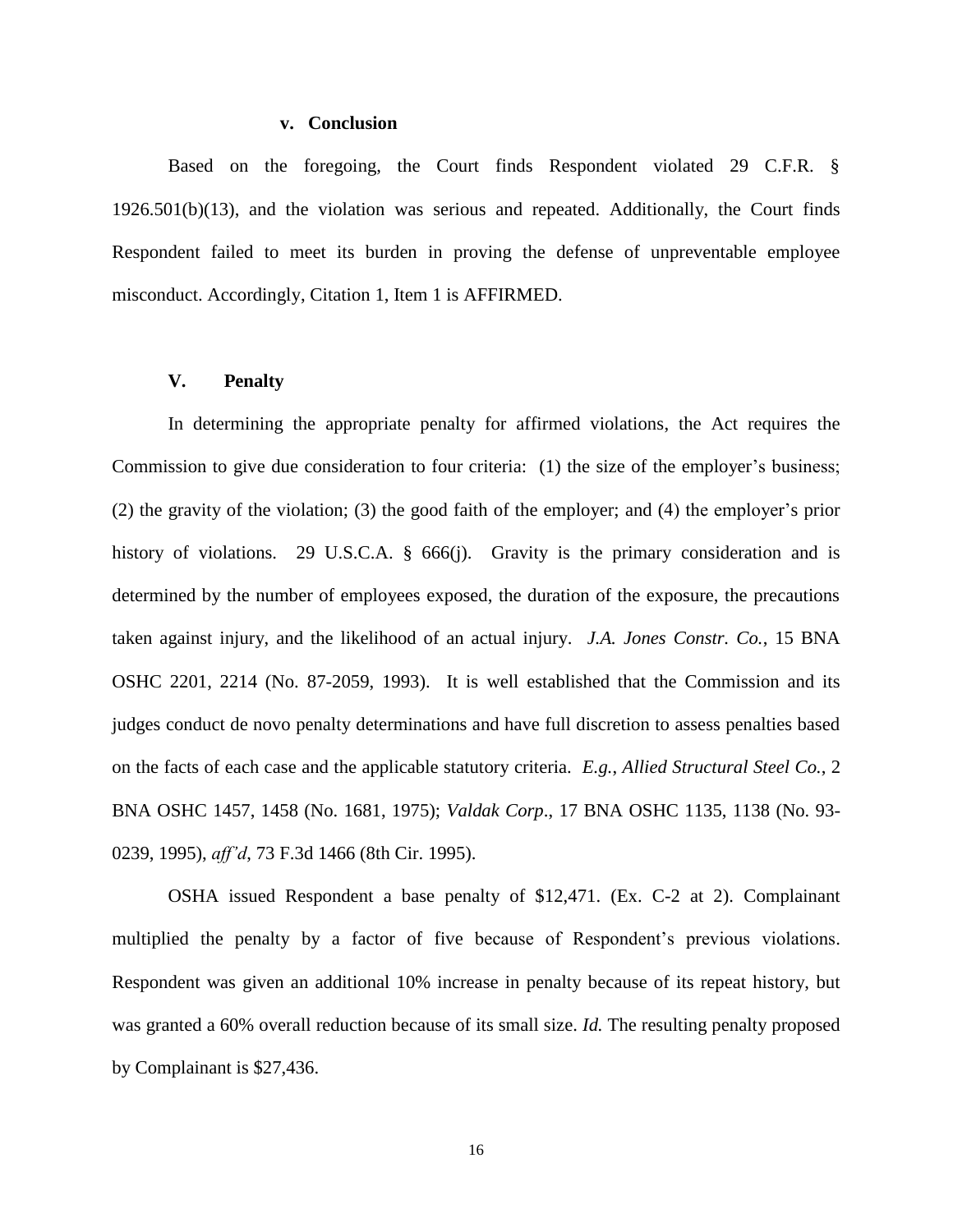Gravity of the violation is the primary consideration in penalty assessment. *J.A. Jones Constr. Co.*, 15 BNA OSHC at 2214. On the day of the April 13, 2016 inspection, four of Respondent's employees were exposed to a fall of eleven feet for approximately two hours. (Tr. 43−44, 51, 263; Ex. C-3 at 10). Respondent took some precautions to prevent injury. The evidence shows fall protection was available onsite to the employees, and anchor points were likely installed on the roof. (Tr. 262, 269, 279, 334−35, 358−60; Ex. C-9). Additionally, Respondent had provided some training for its employees. (Tr. 322, 475). Notwithstanding the foregoing, Complainant contends the likelihood of an actual injury was classified as "greater" because: (1) the 8/12 pitch of the roof increased the likelihood of a fall; and (2) the materials and equipment lying on the roof created a tripping hazard. (Ex. C-2 at 4). He acknowledged the greater the pitch of the roof, the more likely an actual injury is to occur. (Tr. 96). CSHO Messer calculated the pitch to be 8/12, but Respondent contends the pitch was 6/12. (Tr. 263, 270).

The Court finds Complainant's assessment of the roof pitch to be excessive. Based on the photos and testimony, the Court finds the roof pitch is closer to 6/12, as testified to by Respondent and adjusts the probability of injury accordingly. In light of this and the other factors discussed above, the Court finds a penalty of \$22,000 is appropriate.

#### **ORDER**

The foregoing Decision constitutes the Findings of Fact and Conclusions of Law in accordance with Rule 52(a) of the Federal Rules of Civil Procedure. Based upon the foregoing Findings of Fact and Conclusions of Law, it is ORDERED that:

1. Citation 1, Item 1 is AFFIRMED as a serious repeat violation of 29 C.F.R. § 1926.501(b)(13), and a penalty of \$22,000 is ASSESSED.

SO ORDERED.